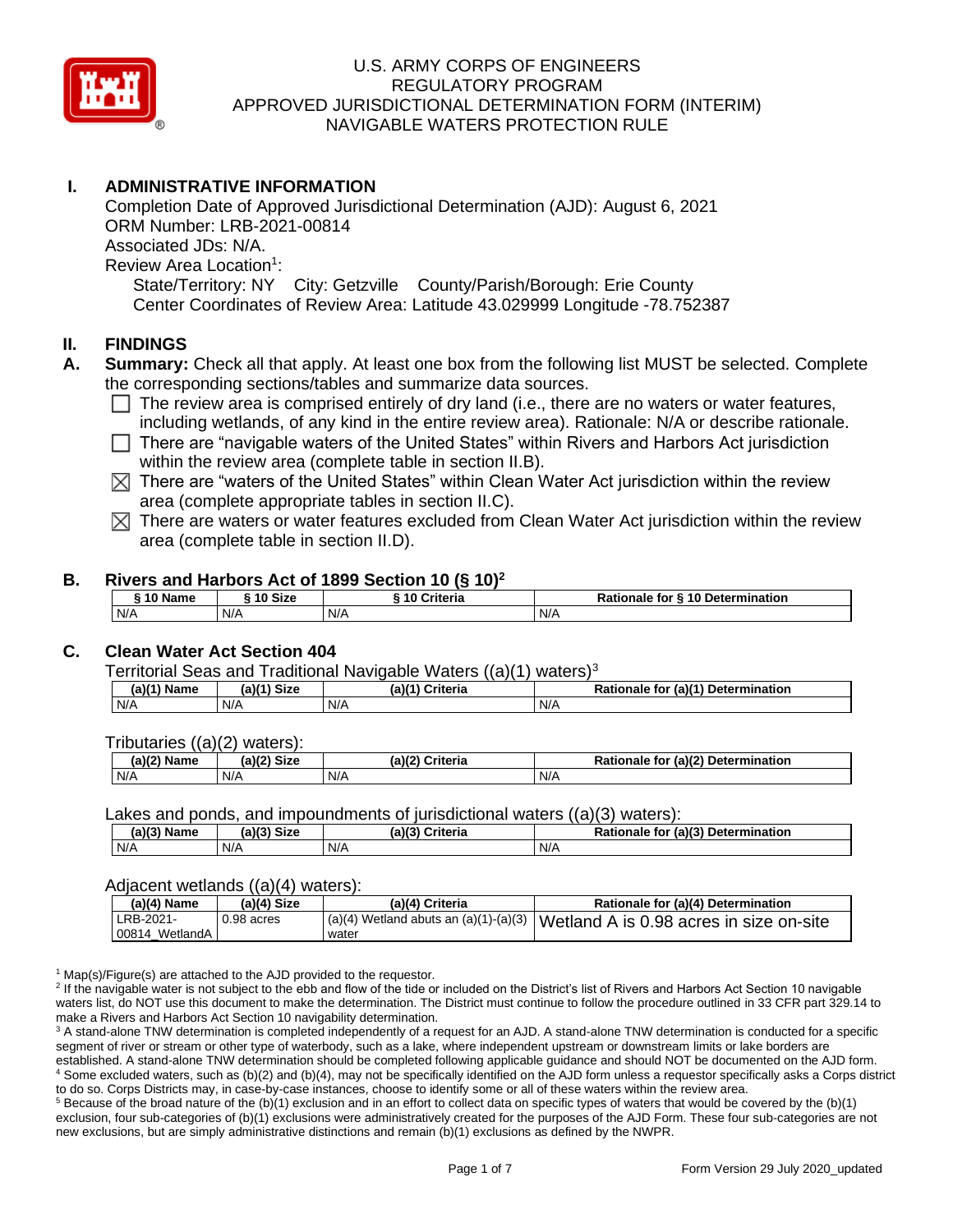

|  | but is part of a larger wetland that       |
|--|--------------------------------------------|
|  | extends off-site to the east and north.    |
|  | Off-site, the overall wetland physically   |
|  | abuts (on both sides) an unnamed           |
|  | tributary to the Erie Barge                |
|  | Canal/Tonawanda Creek. This stream is      |
|  | located approximately 500 linear feet to   |
|  | the east of the subject parcel. It has     |
|  | been determined that this tributary has    |
|  | at least intermittent flow based on        |
|  | information provided by the consultant,    |
|  | water presence shown in aerials at most    |
|  | times of the year (see aerial dates in     |
|  | section IIIA (Supporting Information) and  |
|  | IIIB (APT report), blue-dotted line on the |
|  | <b>USGS Quad (NY-Clarence Center</b>       |
|  | 2019), USGS NHD data, and labeled as       |
|  | RS4CB on the USFWS National                |
|  | Wetlands Inventory maps. The wetland       |
|  | delineation titled, "Wetland Delineation   |
|  | for 3175-3179 Millersport Highway,         |
|  | Amherst, NY, dated May 2021" included      |
|  | a statement that the forested community    |
|  | of Wetland A extends to the north and      |
|  | east where it is directly adjacent to the  |
|  | unnamed tributary to the Erie Barge        |
|  | Canal/Tonawanda Creek waterway.            |
|  | This was verified during the June 15,      |
|  | 2021 Corps site inspection with the        |
|  | consultant and by reviewing the above      |
|  | referenced resources.                      |

## **D. Excluded Waters or Features**

Excluded waters  $((b)(1) - (b)(12))^4$ :

| <b>Exclusion Name   Exclusion Size</b> |             | Exclusion <sup>5</sup>      | <b>Rationale for Exclusion Determination</b>                                                                                                           |
|----------------------------------------|-------------|-----------------------------|--------------------------------------------------------------------------------------------------------------------------------------------------------|
| LRB-2021-<br>00814 Wetland             | 0.079 acres | (b)(1) Non-adjacent wetland | Wetland B does not meet the definition<br>of an (a)(1), (a)(2), (a)(3), or (a)(4)<br>water. Wetland B does meet the<br>definition of a wetland and the |

 $1$  Map(s)/Figure(s) are attached to the AJD provided to the requestor.

<sup>2</sup> If the navigable water is not subject to the ebb and flow of the tide or included on the District's list of Rivers and Harbors Act Section 10 navigable waters list, do NOT use this document to make the determination. The District must continue to follow the procedure outlined in 33 CFR part 329.14 to make a Rivers and Harbors Act Section 10 navigability determination.

<sup>3</sup> A stand-alone TNW determination is completed independently of a request for an AJD. A stand-alone TNW determination is conducted for a specific segment of river or stream or other type of waterbody, such as a lake, where independent upstream or downstream limits or lake borders are established. A stand-alone TNW determination should be completed following applicable guidance and should NOT be documented on the AJD form. <sup>4</sup> Some excluded waters, such as (b)(2) and (b)(4), may not be specifically identified on the AJD form unless a requestor specifically asks a Corps district to do so. Corps Districts may, in case-by-case instances, choose to identify some or all of these waters within the review area.

<sup>5</sup> Because of the broad nature of the (b)(1) exclusion and in an effort to collect data on specific types of waters that would be covered by the (b)(1) exclusion, four sub-categories of (b)(1) exclusions were administratively created for the purposes of the AJD Form. These four sub-categories are not new exclusions, but are simply administrative distinctions and remain (b)(1) exclusions as defined by the NWPR.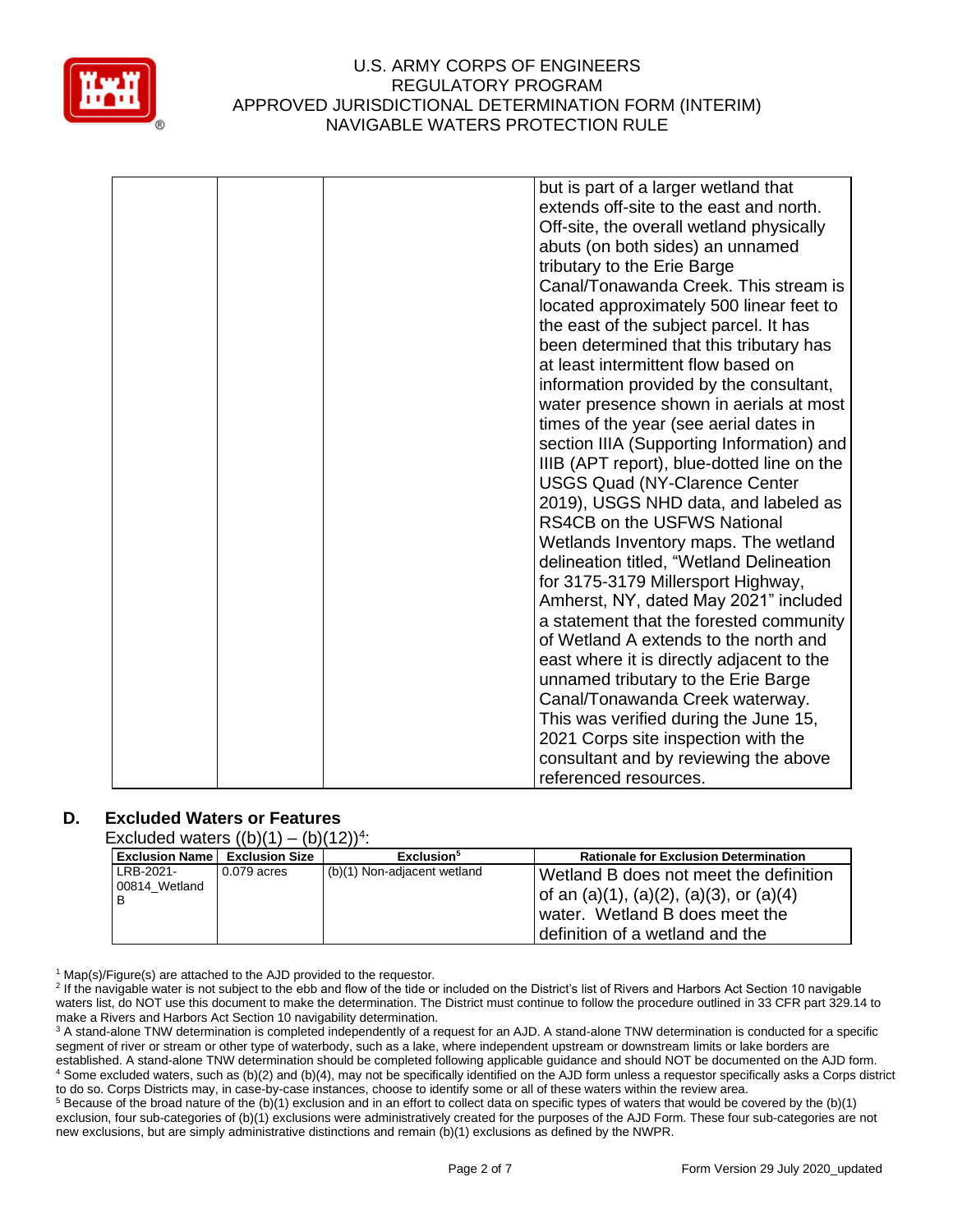

|                             |            |                             | boundaries on the subject parcel are<br>accurate as reported in the submitted<br>report titled, "Wetland Delineation for<br>3175-3179 Millersport Highway,<br>Amherst, NY, dated May 2021." As<br>reported and observed during a Corps<br>site inspection on June 15, 2021, the<br>wetland is surrounded by uplands with<br>no surface water connections observed.<br>Wetland B does not abut an $(a)(1)-(a)(3)$<br>water, and is not separated from an<br>$(a)(1)-(a)(3)$ water by a natural berm or<br>barrier. There is no mechanism for<br>water exchange between the wetland<br>and any other $(a)(1)-(a)(3)$ water<br>(inundation or flooding from typical<br>storm events) in a typical year. Based<br>on the above discussion, a review of the<br>submitted wetland delineation report,<br>the Corps site visit on June 15, 2021,<br>and an in-office resource review, it has<br>been determined that Wetland B is a |
|-----------------------------|------------|-----------------------------|------------------------------------------------------------------------------------------------------------------------------------------------------------------------------------------------------------------------------------------------------------------------------------------------------------------------------------------------------------------------------------------------------------------------------------------------------------------------------------------------------------------------------------------------------------------------------------------------------------------------------------------------------------------------------------------------------------------------------------------------------------------------------------------------------------------------------------------------------------------------------------------------------------------------------|
| LRB-2021-<br>00814_WetlandC | 0.31 acres | (b)(1) Non-adjacent wetland | (b)(1) non-adjacent wetland.<br>Wetland C does not meet the definition<br>of an $(a)(1)$ , $(a)(2)$ , $(a)(3)$ , or $(a)(4)$<br>water. Wetland C does meet the<br>definition of a wetland and the<br>boundaries on the subject parcel are<br>accurate as reported in the submitted<br>report titled, "Wetland Delineation for<br>3175-3179 Millersport Highway,<br>Amherst, NY, dated May 2021." As<br>reported and observed during a Corps<br>site inspection on June 15, 2021, the<br>wetland is surrounded by uplands with<br>no surface water connections observed.<br>Wetland C does not abut an $(a)(1)-(a)(3)$<br>water, and is not separated from an                                                                                                                                                                                                                                                                 |

<sup>1</sup> Map(s)/Figure(s) are attached to the AJD provided to the requestor.

<sup>5</sup> Because of the broad nature of the (b)(1) exclusion and in an effort to collect data on specific types of waters that would be covered by the (b)(1) exclusion, four sub-categories of (b)(1) exclusions were administratively created for the purposes of the AJD Form. These four sub-categories are not new exclusions, but are simply administrative distinctions and remain (b)(1) exclusions as defined by the NWPR.

<sup>&</sup>lt;sup>2</sup> If the navigable water is not subject to the ebb and flow of the tide or included on the District's list of Rivers and Harbors Act Section 10 navigable waters list, do NOT use this document to make the determination. The District must continue to follow the procedure outlined in 33 CFR part 329.14 to make a Rivers and Harbors Act Section 10 navigability determination.

<sup>&</sup>lt;sup>3</sup> A stand-alone TNW determination is completed independently of a request for an AJD. A stand-alone TNW determination is conducted for a specific segment of river or stream or other type of waterbody, such as a lake, where independent upstream or downstream limits or lake borders are established. A stand-alone TNW determination should be completed following applicable guidance and should NOT be documented on the AJD form. <sup>4</sup> Some excluded waters, such as (b)(2) and (b)(4), may not be specifically identified on the AJD form unless a requestor specifically asks a Corps district to do so. Corps Districts may, in case-by-case instances, choose to identify some or all of these waters within the review area.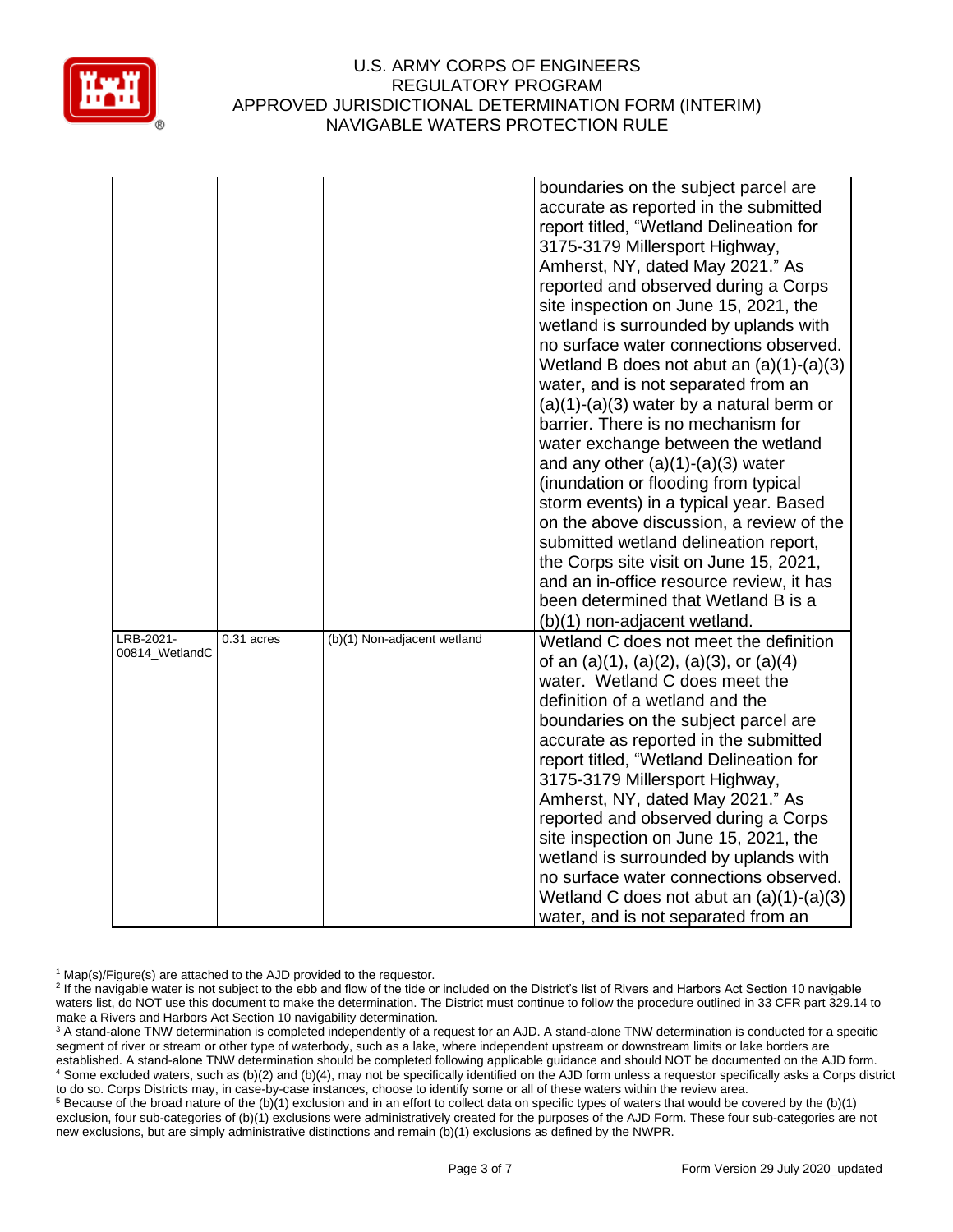

|                             |               |                             | $(a)(1)-(a)(3)$ water by a natural berm or<br>barrier. There is no mechanism for<br>water exchange between the wetland<br>and any other $(a)(1)-(a)(3)$ water<br>(inundation or flooding from typical<br>storm events) in a typical year. Based<br>on the above discussion, a review of the<br>submitted wetland delineation report,<br>the Corps site visit on June 15, 2021,                                                                                                                                                                                                                                                                                                                                                                                                                                                                                                                                                                                                                                                                                                                                   |
|-----------------------------|---------------|-----------------------------|------------------------------------------------------------------------------------------------------------------------------------------------------------------------------------------------------------------------------------------------------------------------------------------------------------------------------------------------------------------------------------------------------------------------------------------------------------------------------------------------------------------------------------------------------------------------------------------------------------------------------------------------------------------------------------------------------------------------------------------------------------------------------------------------------------------------------------------------------------------------------------------------------------------------------------------------------------------------------------------------------------------------------------------------------------------------------------------------------------------|
|                             |               |                             | and an in-office resource review, it has<br>been determined that Wetland C is a                                                                                                                                                                                                                                                                                                                                                                                                                                                                                                                                                                                                                                                                                                                                                                                                                                                                                                                                                                                                                                  |
|                             |               |                             | (b)(1) non-adjacent wetland.                                                                                                                                                                                                                                                                                                                                                                                                                                                                                                                                                                                                                                                                                                                                                                                                                                                                                                                                                                                                                                                                                     |
| LRB-2021-<br>00814_WetlandD | $0.018$ acres | (b)(1) Non-adjacent wetland | Wetland D does not meet the definition<br>of an $(a)(1)$ , $(a)(2)$ , $(a)(3)$ , or $(a)(4)$<br>water. Wetland D does meet the<br>definition of a wetland. The boundaries<br>on the subject parcel are accurate as<br>reported in the submitted report titled,<br>"Wetland Delineation for 3175-3179<br>Millersport Highway, Amherst, NY,<br>dated May 2021," though the wetland<br>extends off-site to the north. As reported<br>and observed during a Corps site<br>inspection on June 15, 2021, the<br>wetland is surrounded by uplands with<br>no surface water connections to any<br>$(a)(1)-(a)(3)$ waters, or other $(a)(4)$<br>waters. Wetland D does not abut an<br>$(a)(1)-(a)(3)$ water, and is not separated<br>from an $(a)(1)-(a)(3)$ water by a natural<br>berm or barrier. There is no mechanism<br>for water exchange between Wetland D<br>and any other $(a)(1)-(a)(3)$ water<br>(inundation or flooding from typical<br>storm events) in a typical year. Based<br>on the above discussion, a review of the<br>submitted wetland delineation report,<br>the Corps site visit on June 15, 2021, |

<sup>1</sup> Map(s)/Figure(s) are attached to the AJD provided to the requestor.

<sup>5</sup> Because of the broad nature of the (b)(1) exclusion and in an effort to collect data on specific types of waters that would be covered by the (b)(1) exclusion, four sub-categories of (b)(1) exclusions were administratively created for the purposes of the AJD Form. These four sub-categories are not new exclusions, but are simply administrative distinctions and remain (b)(1) exclusions as defined by the NWPR.

<sup>&</sup>lt;sup>2</sup> If the navigable water is not subject to the ebb and flow of the tide or included on the District's list of Rivers and Harbors Act Section 10 navigable waters list, do NOT use this document to make the determination. The District must continue to follow the procedure outlined in 33 CFR part 329.14 to make a Rivers and Harbors Act Section 10 navigability determination.

<sup>&</sup>lt;sup>3</sup> A stand-alone TNW determination is completed independently of a request for an AJD. A stand-alone TNW determination is conducted for a specific segment of river or stream or other type of waterbody, such as a lake, where independent upstream or downstream limits or lake borders are established. A stand-alone TNW determination should be completed following applicable guidance and should NOT be documented on the AJD form. <sup>4</sup> Some excluded waters, such as (b)(2) and (b)(4), may not be specifically identified on the AJD form unless a requestor specifically asks a Corps district to do so. Corps Districts may, in case-by-case instances, choose to identify some or all of these waters within the review area.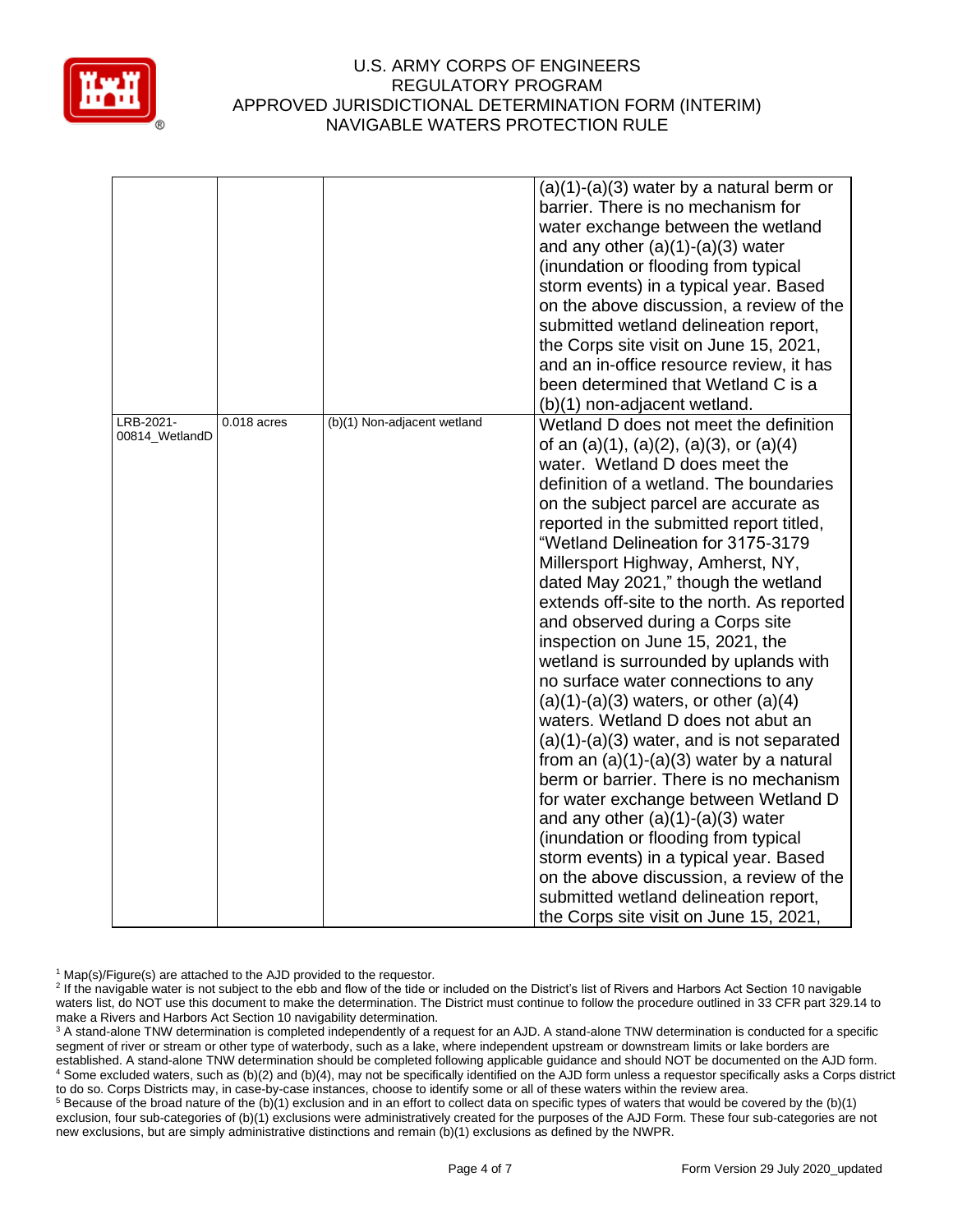

|                             |               |                             | and an in-office resource review, it has<br>been determined that Wetland D is a<br>(b)(1) non-adjacent wetland.                                                                                                                                                                                                                                                                                                                                                                                                                                                                                                                                                                                                                                                                                                                                                                                                                                                                                                                                                                                                                                                                                                                     |
|-----------------------------|---------------|-----------------------------|-------------------------------------------------------------------------------------------------------------------------------------------------------------------------------------------------------------------------------------------------------------------------------------------------------------------------------------------------------------------------------------------------------------------------------------------------------------------------------------------------------------------------------------------------------------------------------------------------------------------------------------------------------------------------------------------------------------------------------------------------------------------------------------------------------------------------------------------------------------------------------------------------------------------------------------------------------------------------------------------------------------------------------------------------------------------------------------------------------------------------------------------------------------------------------------------------------------------------------------|
| LRB-2021-<br>00814 WetlandE | $0.007$ acres | (b)(1) Non-adjacent wetland | Wetland E does not meet the definition<br>of an $(a)(1)$ , $(a)(2)$ , $(a)(3)$ , or $(a)(4)$<br>water. Wetland E does meet the<br>definition of a wetland. The boundaries<br>on the subject parcel are accurate as<br>reported in the submitted report titled,<br>"Wetland Delineation for 3175-3179<br>Millersport Highway, Amherst, NY,<br>dated May 2021," though the wetland<br>extends off-site to the north. As reported<br>and observed during a Corps site<br>inspection on June 15, 2021, the<br>wetland is surrounded by uplands with<br>no surface water connections to any<br>$(a)(1)-(a)(3)$ waters, or other $(a)(4)$<br>waters. Wetland E does not abut an<br>$(a)(1)-(a)(3)$ water, and is not separated<br>from an $(a)(1)-(a)(3)$ water by a natural<br>berm or barrier. There is no mechanism<br>for water exchange between Wetland E<br>and any other $(a)(1)-(a)(3)$ water<br>(inundation or flooding from typical<br>storm events) in a typical year. Based<br>on the above discussion, a review of the<br>submitted wetland delineation report,<br>the Corps site visit on June 15, 2021,<br>and an in-office resource review, it has<br>been determined that Wetland E is a<br>(b)(1) non-adjacent wetland. |

# **III. SUPPORTING INFORMATION**

- **A. Select/enter all resources** that were used to aid in this determination and attach data/maps to this document and/or references/citations in the administrative record, as appropriate.
	- **X** Information submitted by, or on behalf of, the applicant/consultant: submitted report by Wetland Investigation Company and titled, "Wetland Delineation for 3175-3179 Millersport

 $5$  Because of the broad nature of the (b)(1) exclusion and in an effort to collect data on specific types of waters that would be covered by the (b)(1) exclusion, four sub-categories of (b)(1) exclusions were administratively created for the purposes of the AJD Form. These four sub-categories are not new exclusions, but are simply administrative distinctions and remain (b)(1) exclusions as defined by the NWPR.

 $1$  Map(s)/Figure(s) are attached to the AJD provided to the requestor.

<sup>&</sup>lt;sup>2</sup> If the navigable water is not subject to the ebb and flow of the tide or included on the District's list of Rivers and Harbors Act Section 10 navigable waters list, do NOT use this document to make the determination. The District must continue to follow the procedure outlined in 33 CFR part 329.14 to make a Rivers and Harbors Act Section 10 navigability determination.

<sup>&</sup>lt;sup>3</sup> A stand-alone TNW determination is completed independently of a request for an AJD. A stand-alone TNW determination is conducted for a specific segment of river or stream or other type of waterbody, such as a lake, where independent upstream or downstream limits or lake borders are established. A stand-alone TNW determination should be completed following applicable guidance and should NOT be documented on the AJD form. <sup>4</sup> Some excluded waters, such as (b)(2) and (b)(4), may not be specifically identified on the AJD form unless a requestor specifically asks a Corps district to do so. Corps Districts may, in case-by-case instances, choose to identify some or all of these waters within the review area.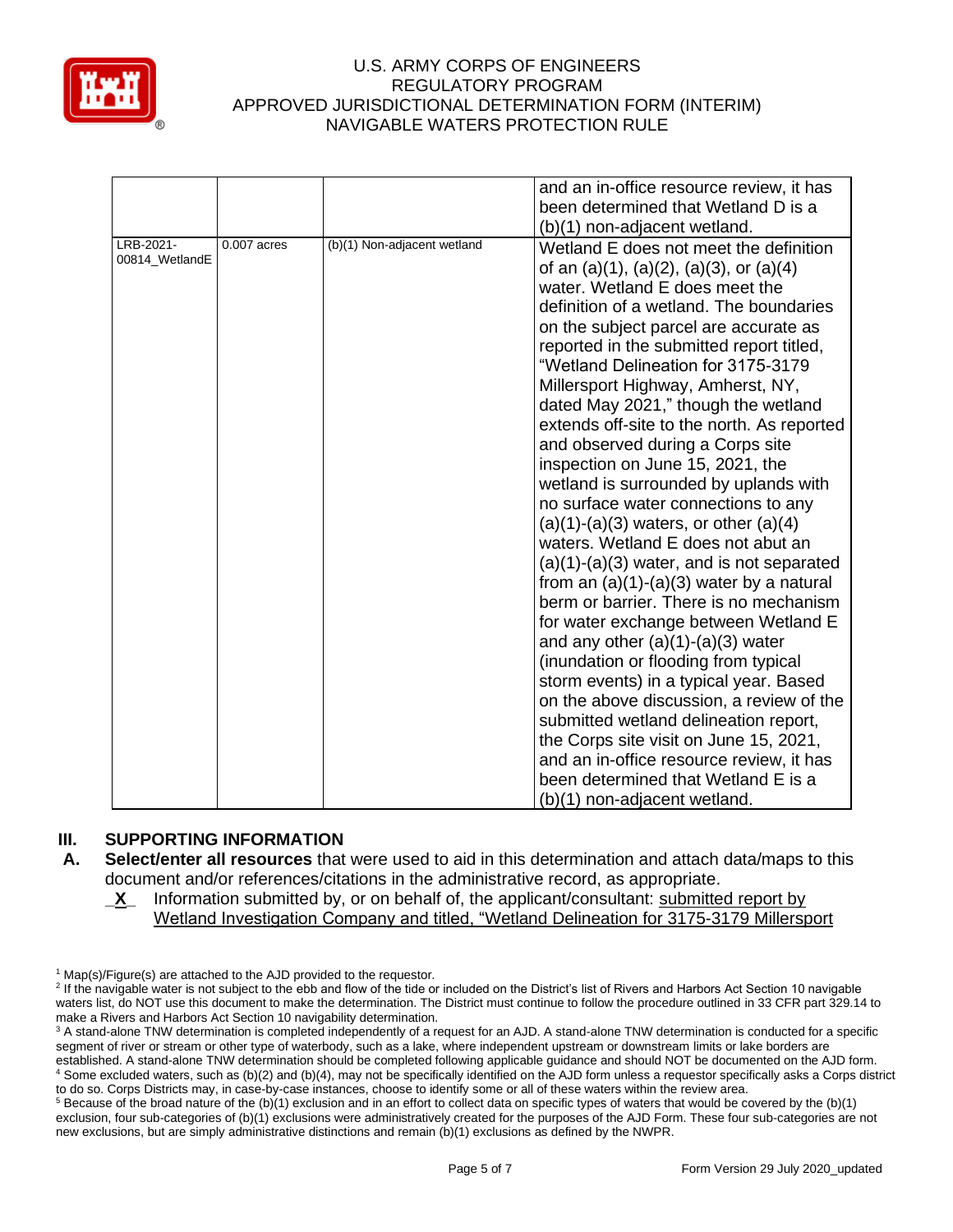

Highway, Amherst, NY, dated May 2021." This information is sufficient for purposes of this AJD. Rationale: *N/A.* **\_\_\_** Data sheets prepared by the Corps: *Title(s) and/or date(s).*

- **\_X\_** Photographs: *Oblique Imagery from Connect Explorer [\(https://explorer.pictometry.com/index.php\)](https://explorer.pictometry.com/index.php) – dates: April 25, 2020. Google Earth Aerials dated, March 11, 2005, October 21, 2012, September 22, 2018.*
- **\_X\_** Corps Site visit(s) conducted on: *June 15, 2021.*
- **\_\_\_** Previous Jurisdictional Determinations (AJDs or PJDs): *ORM Number(s) and date(s).*
- **\_X\_** Antecedent Precipitation Tool: *provide detailed discussion in Section III.B.*
- **\_X\_** USDA NRCS Soil Survey: *<https://websoilsurvey.sc.egov.usda.gov/App/WebSoilSurvey.aspx> accessed and viewed study area on June 14, 2021 and August 5, 2021.*
- **\_X\_** USFWS NWI maps: *<https://fwsprimary.wim.usgs.gov/decoders/wetlands.aspx> and [https://www.fws.gov/wetlands/data/mapper.html,](https://www.fws.gov/wetlands/data/mapper.html) viewed study area on June 14, 2021 and August 5, 2021.*
- **\_X\_** USGS topographic maps: *NY-Tonawanda East 2019 and NY-Clarence Center 2019, accessed from the USGS Topoviewer on August 5, 2021 [https://ngmdb.usgs.gov/topoview/viewer/#15/43.0313/-78.7486.](https://ngmdb.usgs.gov/topoview/viewer/#15/43.0313/-78.7486)*

### **Other data sources used to aid in this determination:**

| Data Source (select)       | Name and/or date and other relevant information |
|----------------------------|-------------------------------------------------|
| <b>USGS Sources</b>        | N/A.                                            |
| <b>USDA Sources</b>        | N/A.                                            |
| <b>NOAA Sources</b>        | N/A.                                            |
| <b>USACE Sources</b>       | N/A.                                            |
| State/Local/Tribal Sources | N/A.                                            |
| Other Sources              | N/A.                                            |

B. **Typical year assessment(s):** The APT pulls precipitation data from NOAA's Daily Global Historical Climatology Network. The APT evaluates normal precipitation conditions based on the three 30-day periods preceding the observation date. For each period, a weighted condition value is assigned by determining whether the 30-day precipitation total falls within, above, or below the  $70<sup>th</sup>$  and  $30<sup>th</sup>$ percentiles for totals from the same date range over the preceding 30 years. The APT then makes a determination of "normal," "wetter than normal," or "drier than normal" based on the condition value sum. The APT also displays results generated via the Palmer Drought Severity Index (PDSI) and the University of Delaware WebWIMP.

 $1$  Map(s)/Figure(s) are attached to the AJD provided to the requestor.

<sup>&</sup>lt;sup>2</sup> If the navigable water is not subject to the ebb and flow of the tide or included on the District's list of Rivers and Harbors Act Section 10 navigable waters list, do NOT use this document to make the determination. The District must continue to follow the procedure outlined in 33 CFR part 329.14 to make a Rivers and Harbors Act Section 10 navigability determination.

<sup>&</sup>lt;sup>3</sup> A stand-alone TNW determination is completed independently of a request for an AJD. A stand-alone TNW determination is conducted for a specific segment of river or stream or other type of waterbody, such as a lake, where independent upstream or downstream limits or lake borders are established. A stand-alone TNW determination should be completed following applicable guidance and should NOT be documented on the AJD form. <sup>4</sup> Some excluded waters, such as (b)(2) and (b)(4), may not be specifically identified on the AJD form unless a requestor specifically asks a Corps district

to do so. Corps Districts may, in case-by-case instances, choose to identify some or all of these waters within the review area.  $5$  Because of the broad nature of the (b)(1) exclusion and in an effort to collect data on specific types of waters that would be covered by the (b)(1)

exclusion, four sub-categories of (b)(1) exclusions were administratively created for the purposes of the AJD Form. These four sub-categories are not new exclusions, but are simply administrative distinctions and remain (b)(1) exclusions as defined by the NWPR.